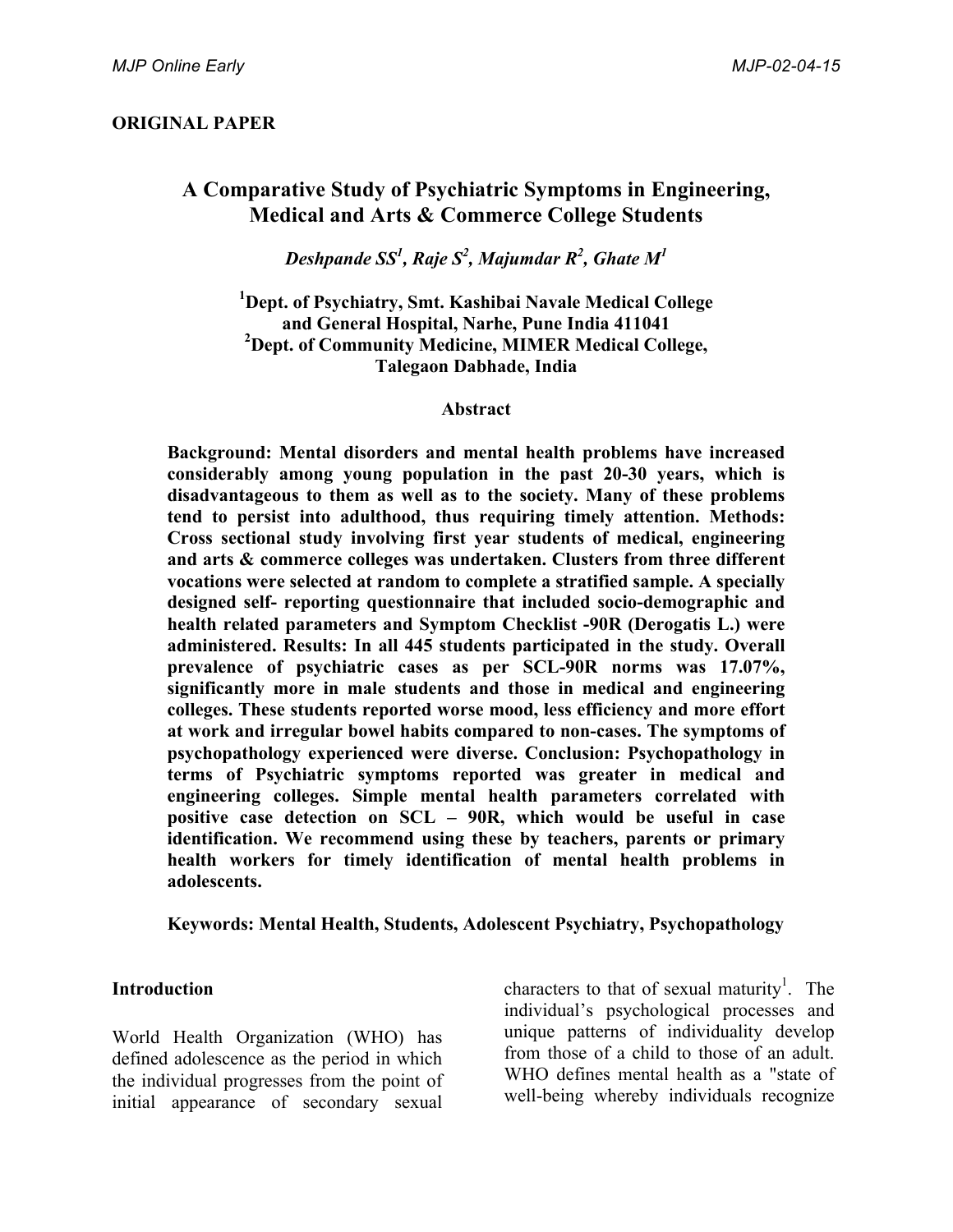their abilities, are able to cope with the normal stresses of life, work productively and fruitfully, and make a contribution to their community"<sup>1</sup>.

Lifetime prevalence of psychiatric illnesses is 15 -20% and is similar across the world  $2,3$ . Nearly two thirds of people with diagnosable mental disorders do not seek treatment<sup>1</sup>. Awareness that some behaviors like anger, violence or self harm in various ways like psychoactive substance dependence, self-neglect could be the symptoms of mental illnesses is lacking. Although mental disorders reflect psychiatric disturbance, adolescents may be affected more broadly by mental health problems. These include various academic, emotional and social difficulties during adolescent development which may adversely affect their quality of life emotionally, socially, and vocationally. The complex psychosocial morbidities of adolescents have been recognized as a threat to young generation<sup>4</sup>.

These mental health problems remain undetected for long, affecting functioning of this developing younger generation. They often also worsen to leading to Psychiatric illnesses. Mental disorders and mental health problems seem to have increased considerably among adolescents in the past 20-30 years. The rise has been driven by social change, including change in family structure, growing youth unemployment, and increasing educational and vocational pressures. There is growing recognition about possible continuation of these problems in adulthood Thus psychopathology in adolescence should not be regarded as normative. In this age, a young person more readily thinks of and acts on suicidal ideas<sup>7</sup>. Psychiatric illnesses can be diagnosed in up to 20% of the adolescents, which is a sizeable number  $3, 8$ .

Mental disorders may have more adverse long-term association with quality of life than do physical illnesses. Adolescent personality disorders may have a more adverse impact than psychiatric illnesses<sup>9</sup>.

In India, school mental health program and early intervention for psychotic disorders are priorities of research<sup>10</sup>. Research here needs to focus on integration of mental health care in primary health care settings. Development of mental health indicators could be important for this<sup>11, 12</sup>. In an Indian study comparing stress among medical, engineering and nursing college students, Behere SP et al (2011) have reported higher clinically significant stress among medical and engineering college students than in nursing students $13$ . The objectives of this study were i) to screen adolescents from various colleges undertaken by us, to study nature and magnitude of psychopathology among the adolescent college students; ii) to compare mental health and psychopathology among students studying in professional versus non-professional colleges; iii) to find recommendations for easy detection and designing preventive intervention for better mental health of these students in vulnerable age group

# **Methods**

 This was a cross sectional study which included 445 students studying in a semi urban area in which both rural and urban residents were represented. Considering the prevalence of psychiatric illnesses as reported by previous studies as  $20\%$  at  $\alpha$  $= .05$  and an absolute error of  $4\%$ , the estimated sample size is 385. For the purpose of having representations of students from various vocations, one cluster each from four different vocations was selected at random to complete a stratified sample. Students between the age 17 years to 19 years, studying in first year of medical,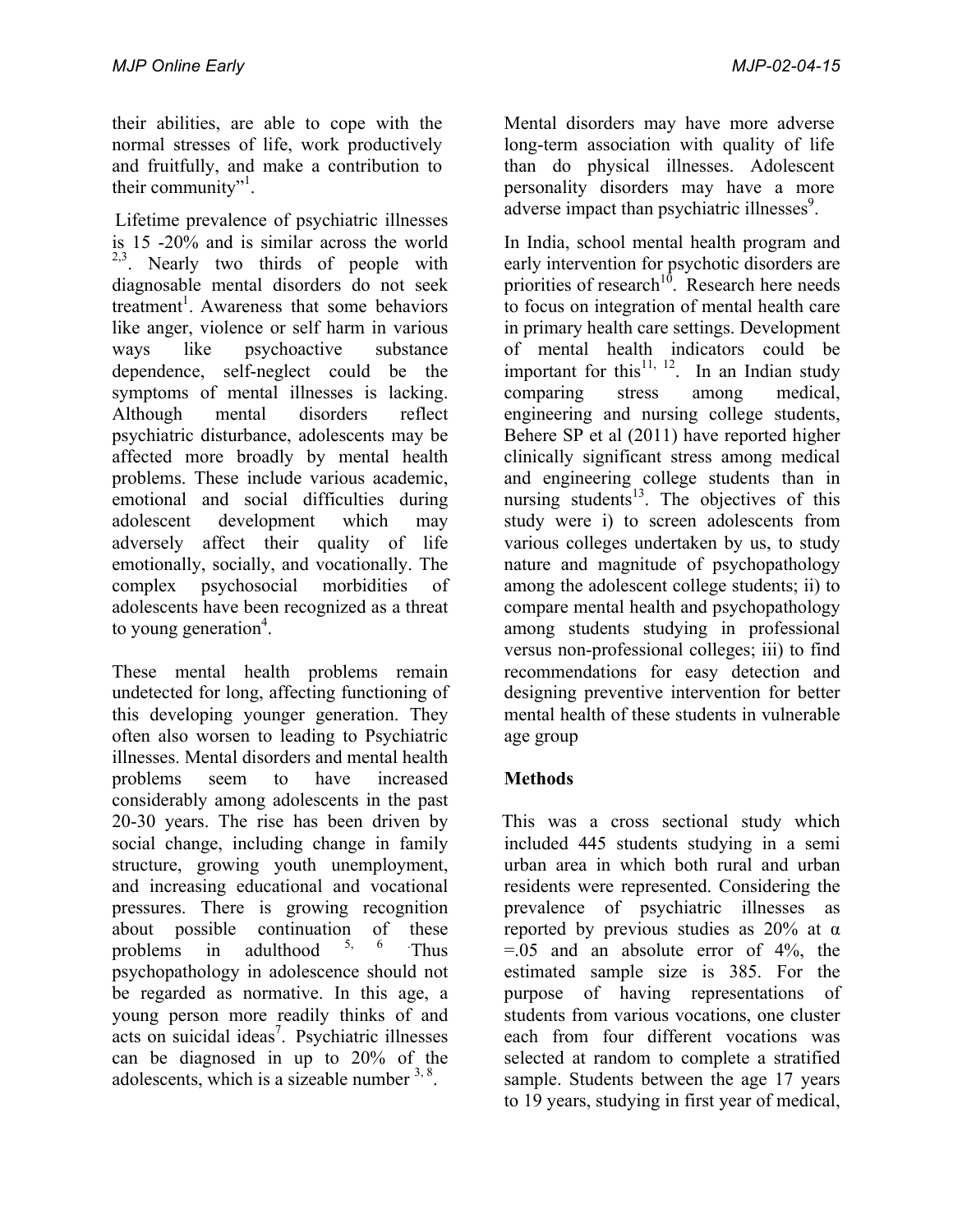engineering, and arts and commerce colleges were included, after obtaining their written consent. Once a batch (cluster) was selected at random, all the students belonging to that cluster were included in the sample. Thus there was 1 section of 93 students from commerce faculty, 1 section of 66 students from arts faculty, 1 batch of 100 students from medical college and 1 batch of 186 students from engineering college. Hence the total sample size was 445.

The research was carried over a total period of two years. Prior permission of the principals of respective colleges was obtained and written informed consent of individual student taken. The study was conducted around three months after beginning of their college when initial adjustment problems were settled.

A specially designed proforma for the study recorded basic socio-demographic information, including questions about their socio economic status as per a structured validated scale $^{14}$ , anthropometric measures, past and current clinical history, vegetative functions, addictions and various simple questions about mental health related parameters. These included prevalent mood, efforts perceived for day to day activities, perceived efficiency in work, and availability emotional support. Data pertaining to mental health was collected with the help of Symptom checklist –90R  $(SCL-90R)$   $(L.Derogatis)^{15}$ . This is a self report symptom checklist designed to reflect the psychological symptom patterns of community, medical and psychiatric respondents. Each item is rated on a fivepoint scale of distress (0-4) ranging from "Not at all" to "extremely". Its concurrent and discriminant validity have been established. It has been used widely in clinical and research contexts for screening and rating of symptoms. Invariance data have been reported for this instrument concerning gender, social class and psychiatric diagnosis. SCL-90, which was a prototype for SCL-90R, has been used in Indian studies $^{16}$ .

Nine dimensions of psychopathology are included in this questionnaire along with some additional questions. The nine dimensions are somatisation, obsessive compulsive, interpersonal sensitivity, depression, anxiety, hostility, phobic anxiety, paranoid ideation and psychoticism. Global Severity Index (GSI) is the best single indicator of the current level or depth of overall psychological distress<sup>15</sup>. It can be used with adolescents, as separate norms for adolescent non-patients have been developed. Operationally case has been defined as per t 63 cut off for each subject group as directed in the manual of this tool $^{15}$ .

# *Statistical analysis*

The data included age, sex, socio economic status, BMI of these students. History of major illnesses in last 1 month, bowel habits, efforts perceived for day to day activities, perceived efficiency in work, and availability emotional support were the other questions asked, which are related to health in general. They were asked to rate their psychiatric symptoms as per SCL-90R Tool. Prevalence of symptoms of Psychopathology was compared between cases and non cases as well as between students from professional and non professional courses using unpaired t test. Correlation between BMI and GSI were calculated using Pearson's correlation coefficient. Other variables like mental health related variables, addictions and vegetative functions were compared among those who qualify as cases and those who do not, with the help of SPSS. Standard normal variant and p values were calculated.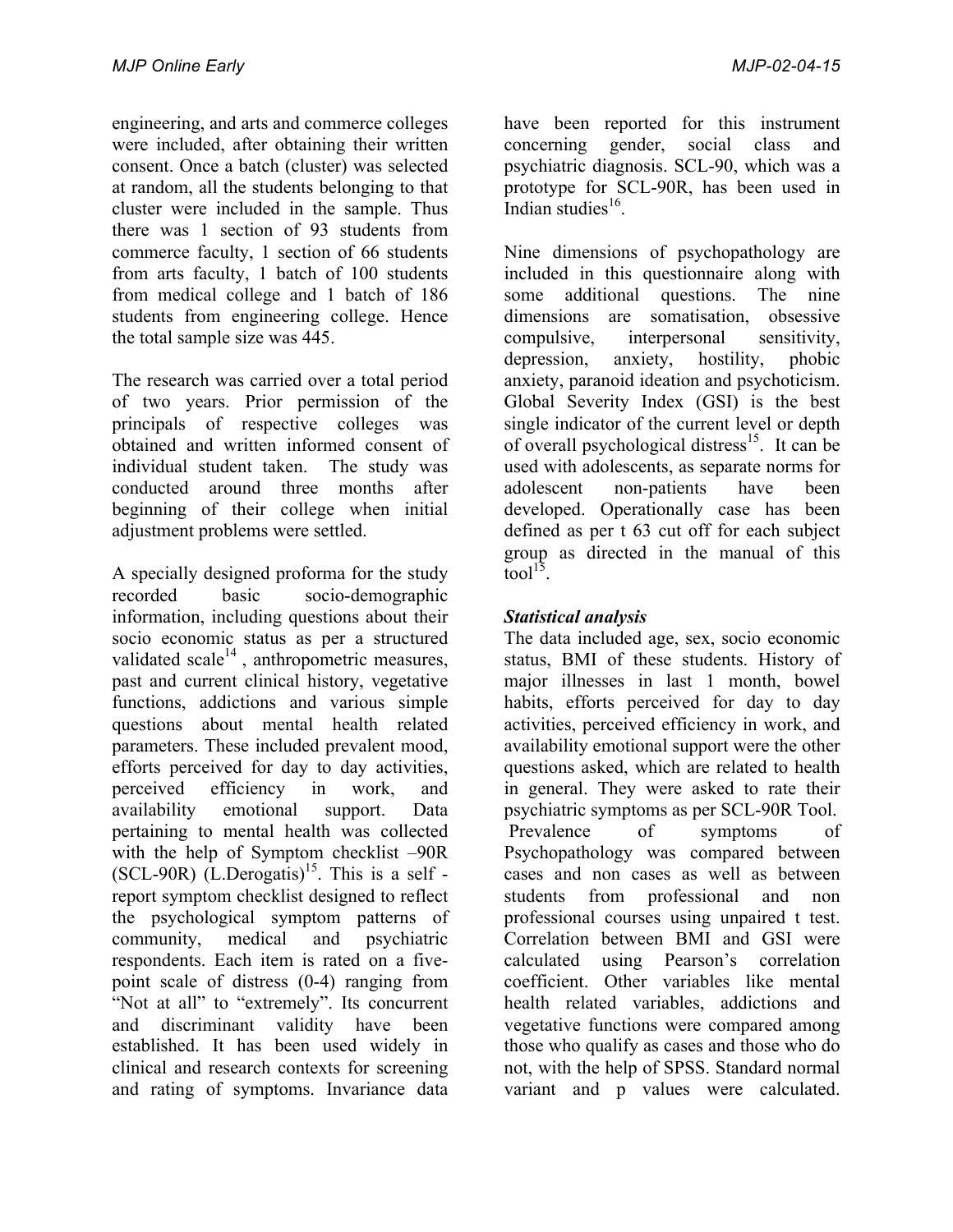Students from professional courses i.e. medical and engineering were compared and contrasted with students from Arts and Commerce College who apparently have relatively less academic stress.

## **Results**

#### *Socio- demographic information*

In all 445 students between the age group 17 years to 19 years from three colleges studying in first year of graduation participated in this study. The male: female

ratio of the total number of students was 1.8:1. Students from professional colleges i.e. Medical and Engineering courses were 286 in number and those from Non professional courses such as Arts and Commerce were 159. Cases as defined by SCL 90 R were 76 out of 445 (17.07%)

## *Mental and physical health related parameters*

Table 1 shows prevalence of different mental and physical health related parameters in cases and non-cases.

| Parameter                              | Total<br>(459)(% | Cases<br>(76) | Non cases<br>(383) | Z    | p        |
|----------------------------------------|------------------|---------------|--------------------|------|----------|
| Believing in God                       | 410 (89.32)      | 69<br>(90.8)  | 341(91.1)          | 0.08 | 0.46     |
| Meditate regularly                     | 269(58.6)        | 46<br>(60.5)  | 223(58.2)          | 0.37 | 0.35     |
| Have a Close confident                 | 344 (74.94)      | 54 (71)       | 290(75)            | 0.57 | 0.28     |
| (Perceived emotional support/          |                  |               |                    |      |          |
| social support)                        |                  |               |                    |      |          |
| Good appetite                          | 243 (52.94)      | 38(50)        | 205(53.6)          | 0.64 | 0.26     |
| Regular Exercise                       | 252 (54.9)       | 43(56.6)      | 209(54.6)          | 0.32 | 0.37     |
| <b>Regular Bowel habits</b>            | 383 (83.44)      | 51(67.1)      | 332 (86.7)         | 3.46 | $0.00**$ |
| Excellent efficiency at work           | 46(10.02)        | 3(3.9)        | 43 $(11.2)$        | 2.66 | $0.0**$  |
| Negligible efforts in routine.         | 383 (10.4)       | 3(3.9)        | 44 $(11.5)$        | 2.75 | $0.00**$ |
| work                                   |                  |               |                    |      |          |
| No Addiction                           | 342 (74.5)       | 52(68.4)      | 290(75.7)          | 1.26 | 0.10     |
| $*$ indicate significant at $p < 0.05$ |                  |               |                    |      |          |

| Table 1. Prevalent mental and physical health related parameters in cases and non cases |  |  |  |  |
|-----------------------------------------------------------------------------------------|--|--|--|--|
|                                                                                         |  |  |  |  |

**\*\* indicate significant at p< 0.01**

These questions were framed considering an Indian college going adolescent. Undertaking regular exercise, regular bowel habits, some kind of meditation, having good emotional support and staying away from any addictions are commonly followed norms for maintaining health. Socio-cultural beliefs do have significant impact on adolescent behavior.

Majority of students (89.3%) believed in GOD and 58.6% said that they meditate

regularly. While 74.9% students affirmed to have close confident for expression of emotions, 3.7% of them did not like to reveal their emotions. Only 52.9 % students reported to have good appetite, while only a few (3.7%) the students had poor appetite and others had medium. In all 54.9% students were regular in physical exercise. Regular bowel habits were reported by 83.44% students. However, significantly less number of cases had regular bowel habits and more frequently had constipation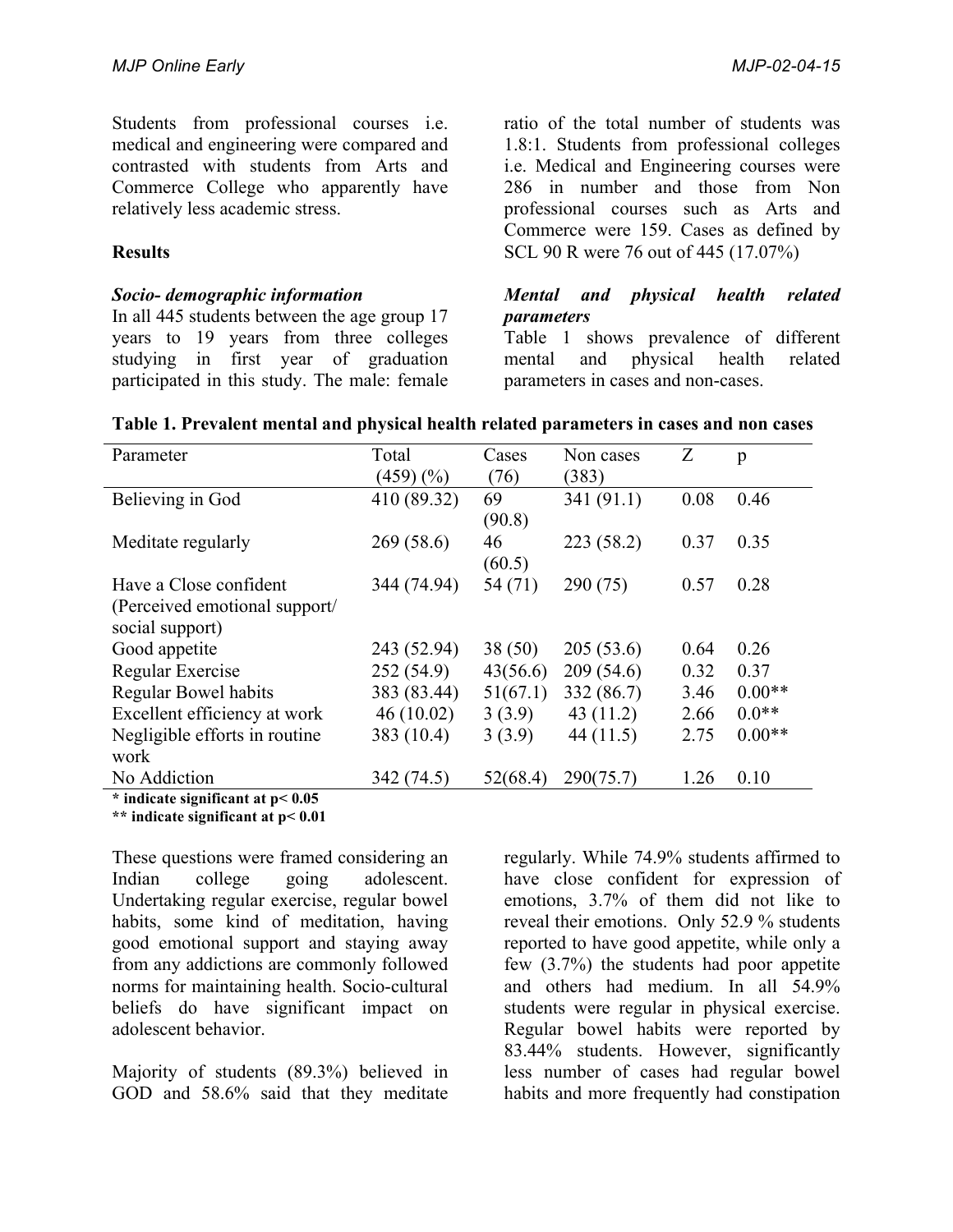as well as loose motions as compared to non-cases. ( $p= 0.0008$ ).

Similarly, though 46 students (10.02%) reported to have excellent efficiency at work, significantly less case reported (3.9%) excellent ( $p = 0.003$ ). Percentage of students who claimed to need negligible efforts in routine work showed similar results. Smoking was most common addiction among the 25.5% students who reported to have some addiction. Other common addictions were Alcohol and oral tobacco

consumption. Parameters like Appetite, Regular exercise, believing in God, Meditation, Having a close confident, and addiction did not differ significantly among cases and non-cases.

Students described their emotion for most of the times of the day and most of the days of the week as their mood as per their individual subjective experience as their "mood". They reported various mood states from the options given like happy, sad, anxious, angry, irritable, dull etc.

| Mood      | Total $(\%)$ | <b>NonCases</b> | Cases    | Z                | $\mathbf{P}$ |
|-----------|--------------|-----------------|----------|------------------|--------------|
| Happy     | 184(40.08)   | 164(42.6)       | 20(26.3) | 2.88             | $0.00**$     |
| Sad       | 28(6.1)      | 21(5.5)         | 7(9.2)   | 1.05             | 0.14         |
| Anxious   | 80 (17.42)   | 61(15.9)        | 19(25)   | 1.70             | $0.04*$      |
| Fresh     | 66(14.37)    | 57(14.9)        | 9(11.8)  | .75              | 0.23         |
| Satisfied | 60(13.07)    | 53(13.8)        | 17(22.4) | 1.68             | $0.05*$      |
| Angry     | 7(1.5)       | 7(1.8)          |          |                  |              |
| Irritable | 6(1.3)       | 5(1.3)          | 1(1.3)   | $\boldsymbol{0}$ |              |
| Dull      | 13(2.8)      | 10(2.6)         | 3(3.9)   | 0.24             | 0.40         |

**Table 2. Prevalent mood in cases and non-cases**

**\* indicate result significant at p< 0.05** 

**\*\* indicate result significant at p< 0.01**

The percentage of students experiencing happy mood is significantly less in those who qualified as cases as per SCL-90R.  $(p =$ 0.002) and vice-versa for sad or anxious moods. (p=0.045) (Table 2).

*Dimensions of psychopathology as indicated by SCL- 90 –R above t 63 cut off* Out of the nine symptoms of psychopathology most common was phobia (32.8%) followed by Obsessive Compulsive symptoms (15.9%). On the other hand Paranoia was the least prevalent (3.1%) symptom in the total sample. As per SCL-90R 20.5% of males qualified as cases and 8.9% in females were cases which is a statistically significant difference. (p= 0.0002). Further analysis revealed that symptoms of hostility and paranoia were reported more by males and phobic symptoms by females.

Data were further analyzed to compare prevalence of various dimensions of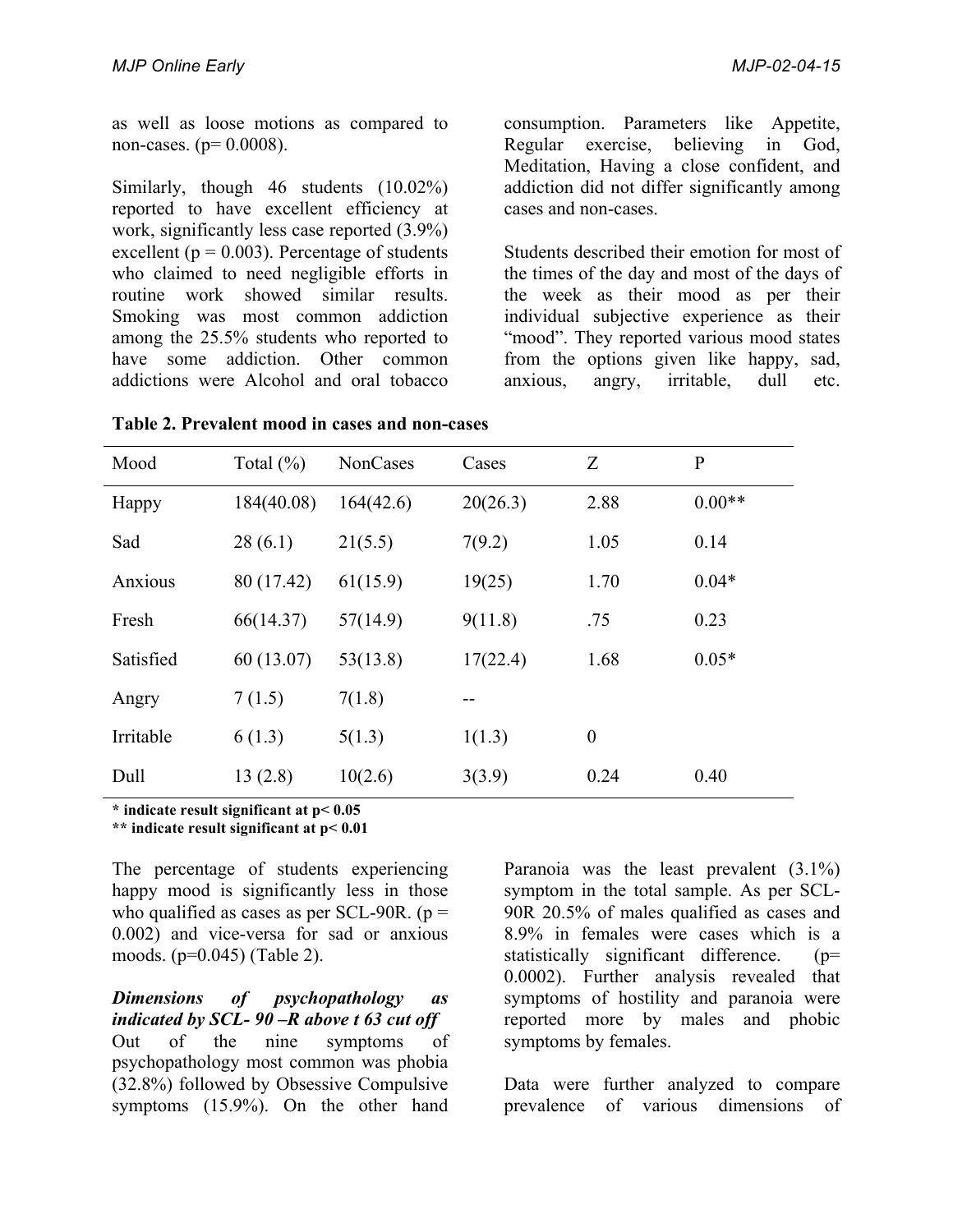|      |              | symptoms of psychopathology in students |     |
|------|--------------|-----------------------------------------|-----|
| from | Professional | (Medical)                               | and |

Engineering) and Non-professional courses. (Table 3).

|                  |                   | Cases among               |      |              |
|------------------|-------------------|---------------------------|------|--------------|
| Symptom          | Cases among Non   | Professional college      |      |              |
| Dimension on SCL | Professional      | students                  |      |              |
| $-90R$           | (Arts & Commerce) | (Medical $&$ Engineering) |      |              |
|                  | $(n=159)$         | $(n=286)$                 | Ζ    | $\mathbf{P}$ |
| Somatisation     | 8(5.03)           | 32(11.2)                  | 2.42 | $0.01 *$     |
| Obsessive        |                   |                           |      |              |
| Compulsive       | 19(11.9)          | 52(18.2)                  | 1.82 | $0.03$ *     |
| Interpersonal    |                   |                           |      |              |
| Sensitivity      | 6(3.8)            | 26(9.1)                   | 2.36 | 0.01         |
| Depression       | 8(5.0)            | 33(11.5)                  | 2.57 | $0.00*$      |
| Anxiety          | 8(5.0)            | 20(7.0)                   | 0.87 | 0.19         |
| Hostility        | 3(1.9)            | 6(2.1)                    | 0.15 | 0.43         |
| Phobia           | 28(17.6)          | 118(41.3)                 | 5.80 | $0.00*$      |
| Paranoia         | 2(1.3)            | 12(4.2)                   | 2.05 | 0.02         |
| Psychoticism     | 8(5.03)           | 37(12.9)                  | 3.11 | $0.00*$      |
| <b>GSI</b>       | 6(3.8)            | 22(7.7)                   | 1.87 | 0.03         |

**Table 3. Symptoms of psychopathology in professional and non-professional college students**

\* indicate significant at  $p < 0.05$ 

It was observed that phobia, which is the most common psychiatric ailment, was the most prevailing symptom dimension in both professional and non professional students, but significantly more in professional college students. However paranoia was least prevalent in students from non professional course, while hostility was least prevalent in students from professional course. More importantly the table shows that prevalence of all the symptoms except anxiety and hostility were significantly more in professional courses students. Male students from professional colleges had significantly more global severity of symptoms index (GSI) along with Paranoid and Psychoticism dimensions of symptoms.  $(p< 0.01)$ 

## **Discussion**

This study aimed at exploring mental health

and various dimensions of psychopathology among adolescent college students. Prevalence of mental health problems in the study population was 17.07%. These included mainly anxiety spectrum of disorders though all other dimensions of psychopathology were also represented. Up to 20% adolescents do have some psychiatric illness like some anxiety or depressive or adjustment disorder  $3, 8, 17$ . In one Indian study, social anxiety disorder using social phobia inventory revealed prevalence of 12.8% equally common in adolescent boys and girls $^{10}$ . Some of these reported symptoms could be preceding mood disorders as well as psychosis. Alarmingly high prevalence of depressive symptoms (64%) has been reported among Indian medical college students in a recent study using PHO -  $\frac{5^{18}}{9}$ . Anxiety symptoms are known to precede major depression. Psychotic disorders can also be seen as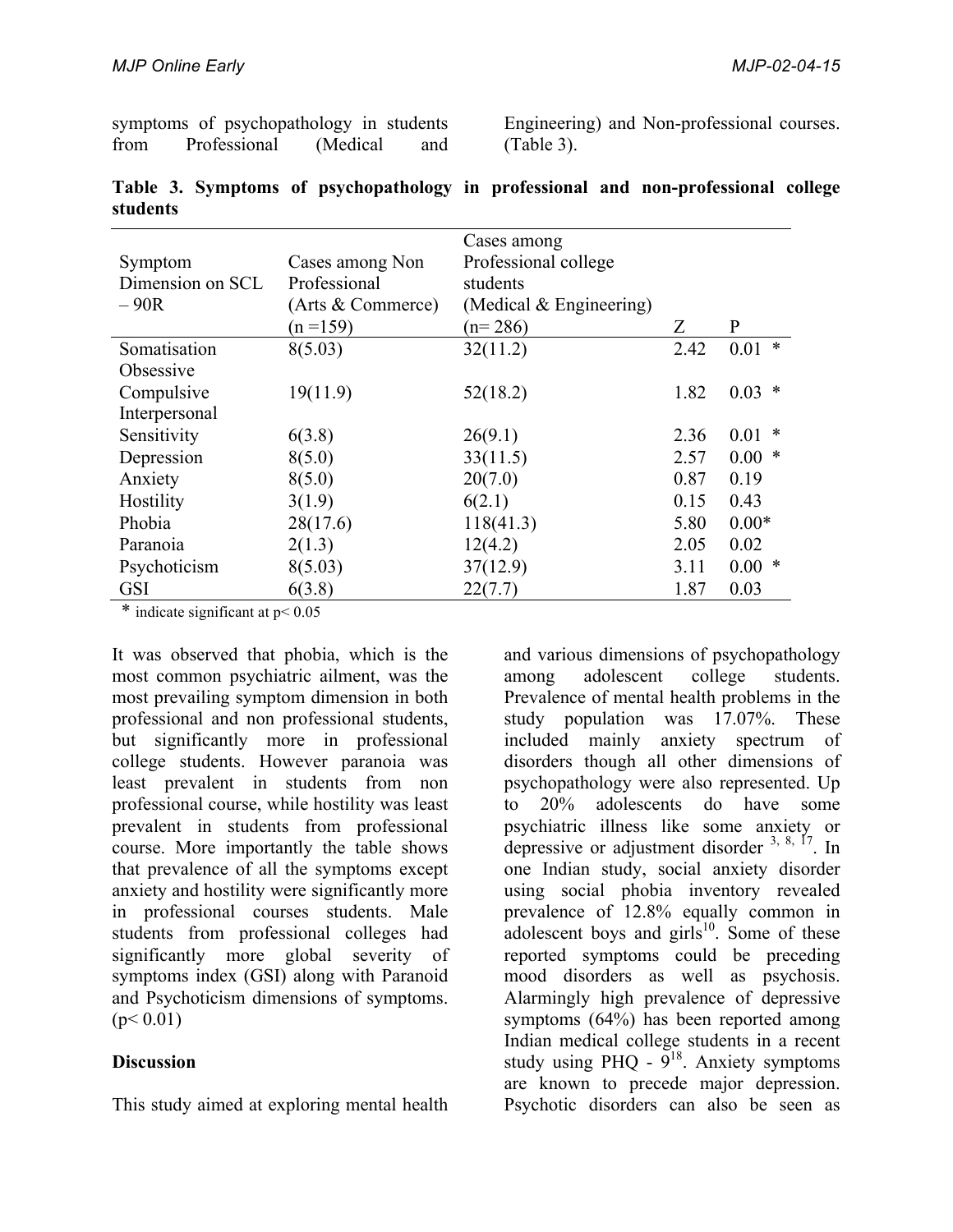presenting in a spectrum<sup>19</sup> and patient has a diverse range of symptoms in early stage. Thus these anxiety and depressive symptoms as well as other forms of psychopathology, threshold as well as subthreshold need to be attended to. Moreover absence of psychiatric illness does not always mean healthy mental state. Mental health is not mere absence of psychiatric illness but also positive psychological attitudes $^{20}$ . It is important to make these students understand the importance of good mental health for succeeding in life.

An Indian review article on non-fatal suicidal behaviors in adolescents concludes that medical professionals and teachers need to be sensitized to identification of these problems and timely referral to mental health professionals<sup>21</sup>. This study also screened adolescents to find high risk group, which can be undertaken for timely intervention. Male undergraduate students were reported to have more suicide risk and females often screen positive for anxiety and Depression as mentioned in a recent review  $article<sup>22</sup>$ .

We have opportunity to reach adolescents in large numbers by approaching these college going students. Improving their mental health by successful use of web based technologies for screening as well as online psychiatric intervention for college students suffering from depressive features has been reported by a recent study<sup>23</sup>.

Some simple questions pertaining to mental health were asked in this study. A healthy person can work effortlessly. Reporting of negligible efforts by only 10.4% of the noncases indicates that even 80% of the noncases find the daily routine work effortful, which should be noted. The percentage of students experiencing negative moods is significantly more among cases ( $p= 0.013$ )

(Table 2). Significantly more number of cases had lesser efficiency at work ( $p =$ 0.003), though some of the cases had good efficiency too. Mental health problems lead to a lot of distress, however work functioning may get affected only in the later stages.

Increasing awareness of students about mental health and related problems is essential in this age. In the Norwegian context where mental health services are relatively available and free of charge, most help seekers achieved contact with health care providers, though half of them at a nonspecialized level. Their results suggest that adolescents' recognition of mental health problems or intention to seek help for these, are the major "filters" restricting treatment $^{20}$ . Studies have emphasized that such problems persist into adulthood and may exacerbate unless treated well in time<sup>5, 6</sup>.

All the symptoms of psychopathology were commoner in students from professional colleges (Table 3). This could be attributed to more academic and financial stress and competitive atmosphere, but definitely needs further research. Greater stress in medical and engineering college students has been reported in an Indian study using stress measurement scale<sup>13</sup>. Further research with elaborate methodology may illuminate details of causal association if any. However, results of this study highlight the necessity of looking into mental health needs of these students. Developing a short checklist and screening for these problems as a routine would be useful in primary and secondary prevention. These are intelligent students ambitiously pursuing the professional courses, whose talent and efficiency may be tragically wasted by lack of prompt mental health care.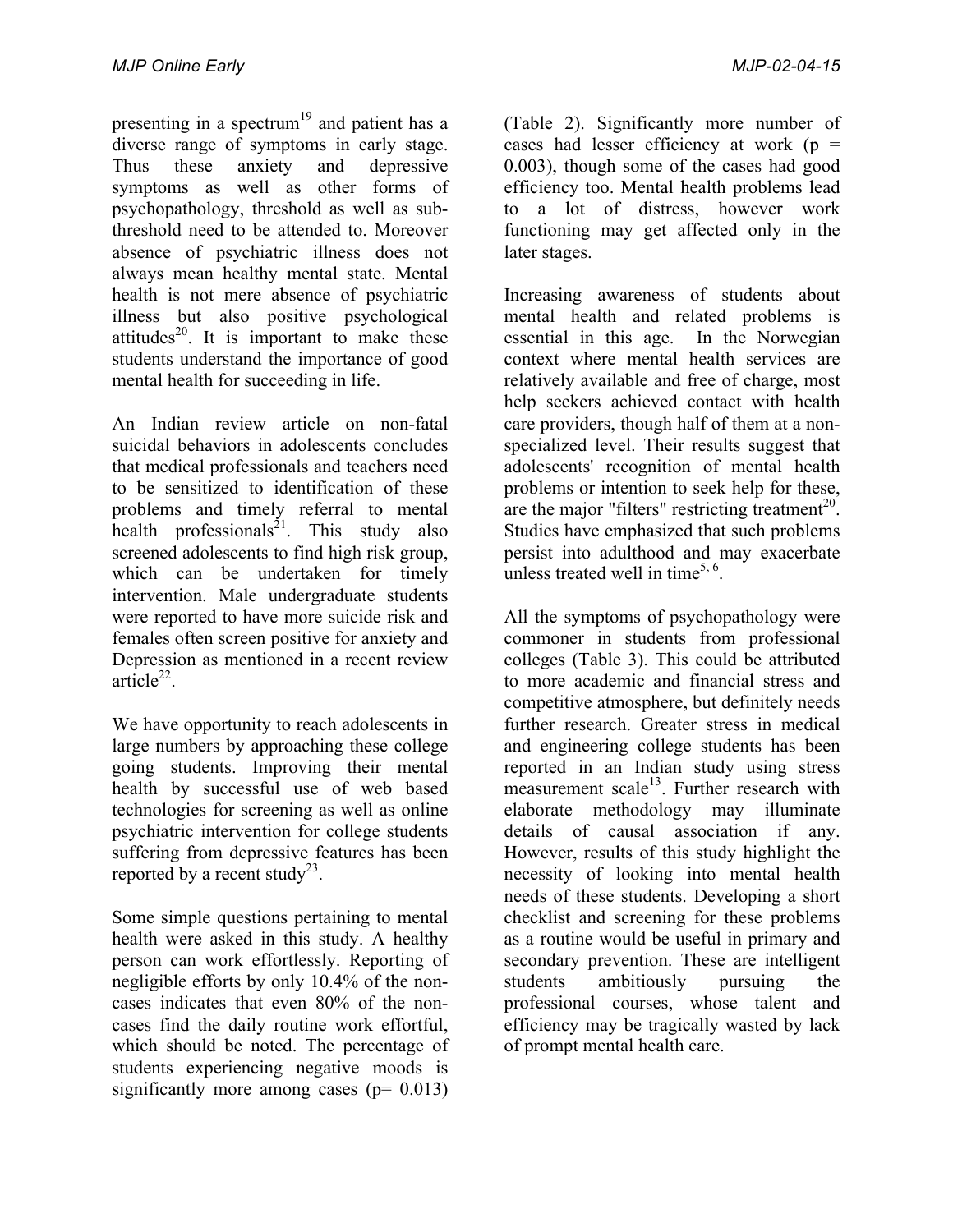## **Limitations**

Ideally a two staged study with detailed individual clinical assessment of positively screened students should have been carried out. Though the option of personal consultation was provided to the students, very few turned up for further assessment or treatment.

# **Conclusion**

A significant proportion of students (17.07%) qualified as psychiatric cases as per SCL-90R number of males is much more than females. The number is comparable with other international studies. Students from professional colleges outnumbered students from arts and Commerce College in screening positive for psychopathology. One fourth of the students were abusing some substance or the other. Significantly more students with diagnosable psychopathology had worse mood, less efficiency and more effort required for work along with irregular bowel habits. These simple parameters may be used for identification of mental ill health among these students. Training college teachers and counselors for early identification of these problems or use of web based technology for routine screening of students for mental health problems would be extremely useful.

## **References**

- 1. Public health approach to mental health, Chapter 1. Mental Health: New understanding, new hope The world health report 2001; World Health Organisation Geneva: 3 – 18.
- 2. Saluja G, Iachan R, Scheidt PC, Overpeck MD, Sun W, Giedd JN. Prevalence and risk factors for

depressive symptoms among young adolescents Arch Pediatr Adolesc Med. 2004; 158: 760-765.

- 3. Noorbala AA, Yazdi SAB, Yasamy MT, Mohammad K. Mental health survey of adult population in Iran Br J Psychiatry 2004;184:70-73.
- 4. Biswas R. In search of adolescent health care-Editorial. Indian Journal of Public Health 2004; 8 (4): 155- 156.
- 5. Visser JH, Jan Van Der Ende, Koot HM, Verhulst F.C. Predictors of psychopathology in young adults referred to mental health services in childhood or adolescence. Br J Psychiatry 2000; 177:59-65.
- 6. Hofstra MB, Jan Van Der Ende, Verhulst FC. Adolescents' selfreported problems as predictors of psychopathology in adulthood: 10 year follow-up study. Br J Psychiatry 2001; 179:203-209.
- 7. Kelleher M J. Youth suicide trends in the republic of Ireland. Br J Psychiatry 1998; 173: 196-197.
- 8. Michaud P A, Fombonne E. Clinical review - ABC of adolescence Common mental health problems. BMJ 2005; 330: 835-838.
- 9. Chen H, Cohen P, Kasel S, Johnson J G, Berenson K, Kathy G. Impact of Adolescent mental Disorder and physical illness on quality of life 17 yrs later; Archives: Pediatric Adolescent medicine 2006; 160:93- 99.